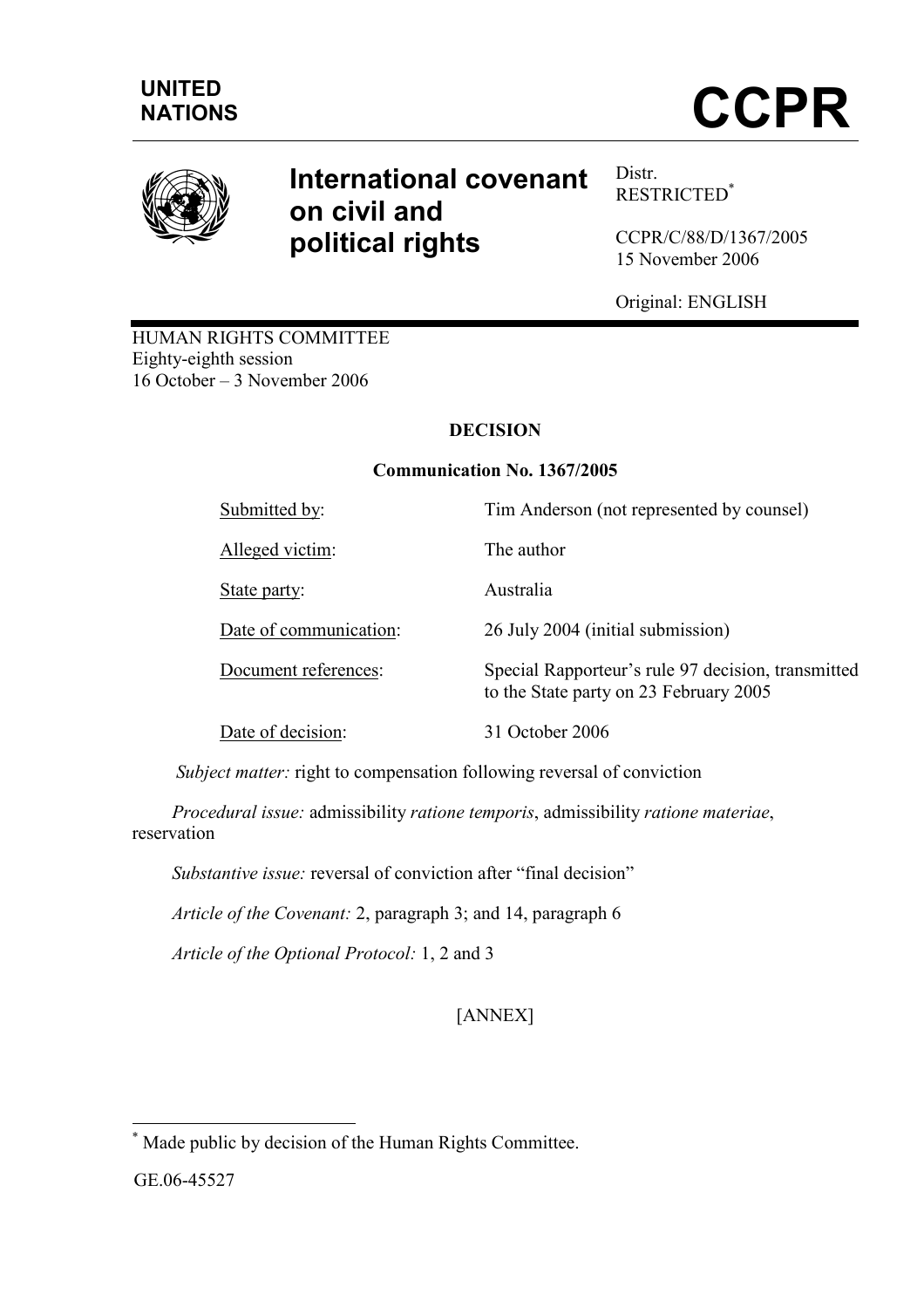#### ANNEX

#### DECISION OF THE HUMAN RIGHTS COMMITTEE UNDER THE OPTIONAL PROTOCOL TO THE INTERNATIONAL COVENANT ON CIVIL AND POLITICAL RIGHTS

Eighty-eighth session

concerning

#### Communication No. 1367/2005\*

| Submitted by:          | Tim Anderson (not represented by counsel) |
|------------------------|-------------------------------------------|
| Alleged victim:        | The author                                |
| State party:           | Australia                                 |
| Date of communication: | 26 July 2004 (initial submission)         |

 The Human Rights Committee, established under article 28 of the International Covenant on Civil and Political Rights,

Meeting on 31 October 2006

Adopts the following:

#### DECISION ON ADMISSIBILITY

1. The author of the communication dated 26 July 2004 is Tim Anderson, an Australian citizen, born on 30 April 1953. He claims to be a victim of violations by Australia of articles 2, paragraph 3; and 14, paragraph 6 of the International Covenant on Civil and Political Rights. The Optional Protocol entered into force for Australia on 25 December 1991. He is not represented by counsel.

#### Factual background

 $\overline{a}$ 

2.1 In 1978, the author was a member of an organization known as Ananda Marga, a religious movement based in India, which was under investigation in connection with a bombing at the Sydney Hilton Hotel in which three people died. The same year, he was arrested and charged

<sup>\*</sup> The following members of the Committee participated in the examination of the present communication: Mr. Abdelfattah Amor, Mr. Nisuke Ando, Mr. Prafullachandra Natwarlal Bhagwati, Mr. Alfredo Castillero Hoyos, Ms. Christine Chanet, Mr. Edwin Johnson, Mr. Walter Kälin, Mr. Ahmed Tawfik Khalil, Mr. Rajsoomer Lallah, Ms. Elisabeth Palm, Mr. Rafael Rivas Posada, Sir Nigel Rodley, Mr. Hipólito Solari-Yrigoyen and Mr. Roman Wieruszewski.

Pursuant to rule 90 of the Committee's rules of procedure, Committee member Mr. Ivan Shearer did not participate in adoption of the Committee's decision.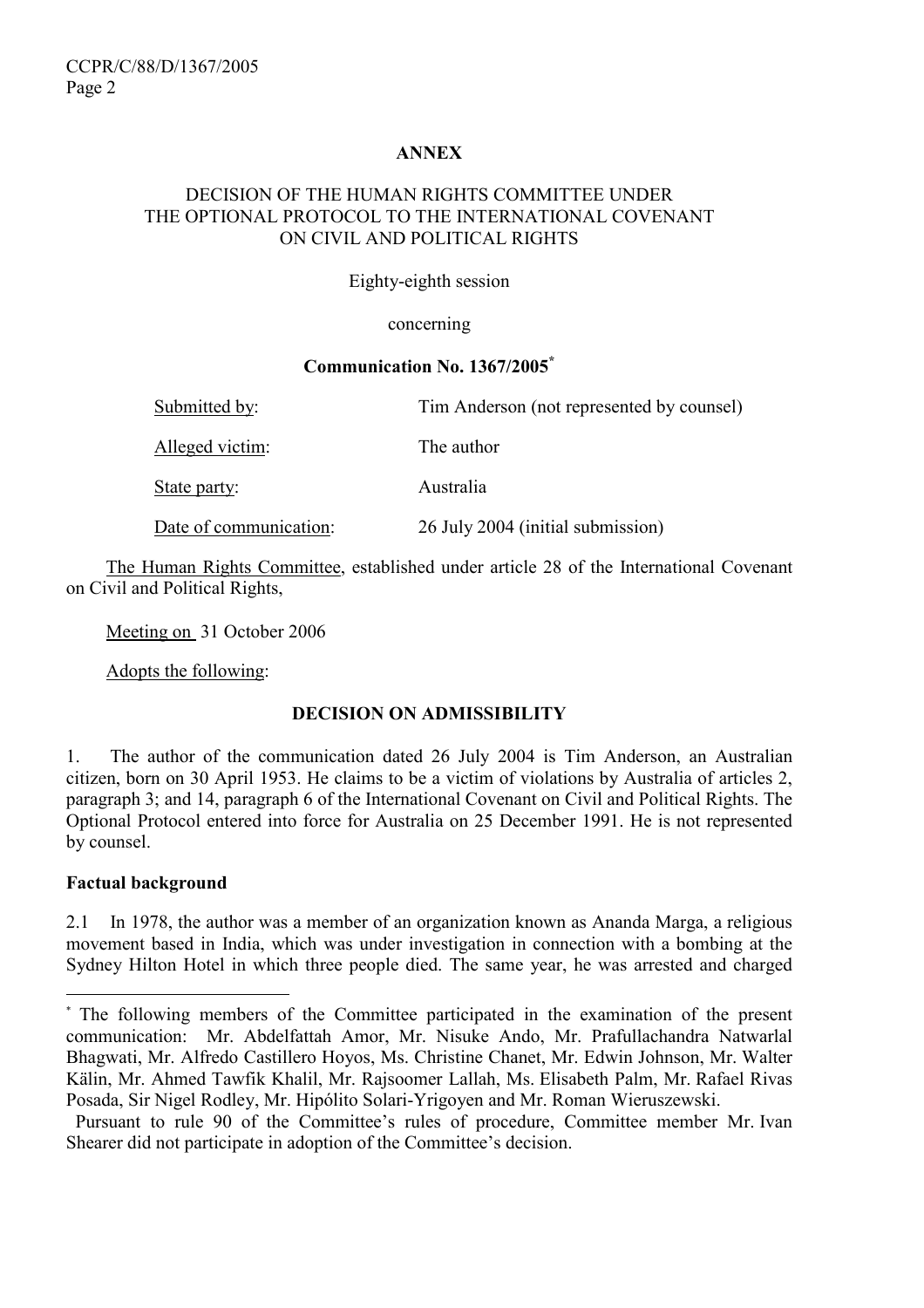with conspiracy to murder a politician by means of explosives, but not in relation to the Hotel bombing. On 8 August 1979, he was convicted by the Supreme Court of New South Wales of conspiracy to murder and sentenced to sixteen years imprisonment. His subsequent appeals were dismissed. In 1985, fresh evidence emerged and pursuant to a judicial inquiry, the author was pardoned by the State government of New South Wales on 15 May 1985. He was released, having spent seven years in jail. An inquiry into his conviction uncovered evidence of police criminality, but no disciplinary action was taken against the police officers concerned. In March 1987, the author applied for and was paid \$100,000 by the State government by way of 'rehabilitation compensation' pursuant to an ex gratia system run by the executive government of the State of New South Wales, whereby the State considers claims for compensation on a case by case basis.

2.2 In 1989, the author was arrested and charged with the murder of the three people who died in the bombing of the hotel in 1978. On 25 October 1990, he was convicted by the Supreme Court of New South Wales on three charges of murder and sentenced to an unspecified term of imprisonment. He appealed to the Court of Criminal Appeal which, on 6 June 1991, quashed his conviction and directed that a verdict of acquittal be entered on the three charges. The author was then released from jail. An investigation was instigated into the conduct of the prosecutor, including his apparently deliberate failure to examine a key witness on important issues. On 17 September 1991, the author made another application to the State government for compensation. The State government refused to consider it pending the results of the inquiry into the prosecutor's conduct. This inquiry lasted from 1991 until 2003, when the last of the charges of misconduct against the prosecutor were finally dismissed by the Administrative Decisions Tribunal on 30 April 2003. In 10 May 2004, the author was advised by the Attorney General of New South Wales that, given the decision of the Administrative Decisions Tribunal, his claim for compensation was rejected.

#### The complaint

 $\overline{a}$ 

3. The author claims a violation of articles 2, paragraph 3; and 14, paragraph 6 of the Covenant. He argues that despite being acquitted in 1991 and released from prison, he did not have access to compensation 'according to law', as required by article 14, paragraph 6. He states that he has had no effective remedy to this violation of his rights, in contravention of article 2, paragraph 3. He recalls that the compensation paid to him in 1987 was an arbitrary ex gratia amount, subject to no legal process. He argues that, although his acquittal in 1991 stemmed from unfairness in trial procedure, rather than from fresh evidence, this second case was linked to the first. He argues that the absence of a proper legal compensation procedure at the time of his first prosecution led to a lack of accountability, and contributed to his second prosecution.

#### State party's admissibility and merits observations

4.1 By note verbale of 17 October 2005, the State party challenged the admissibility of the communication. It recalls that alleged violations which occurred prior to the entry into force of the Optional Protocol are inadmissible *ratione temporis*.<sup>1</sup> It acknowledges that there are

<sup>&</sup>lt;sup>1</sup> See Communication No.520/1992, *E. and A.K. v. Hungary*, Inadmissibility decision adopted on

<sup>7</sup> April 1994, para.6.4; Communication No.579/1994, Werenbeck v. Australia, Inadmissibility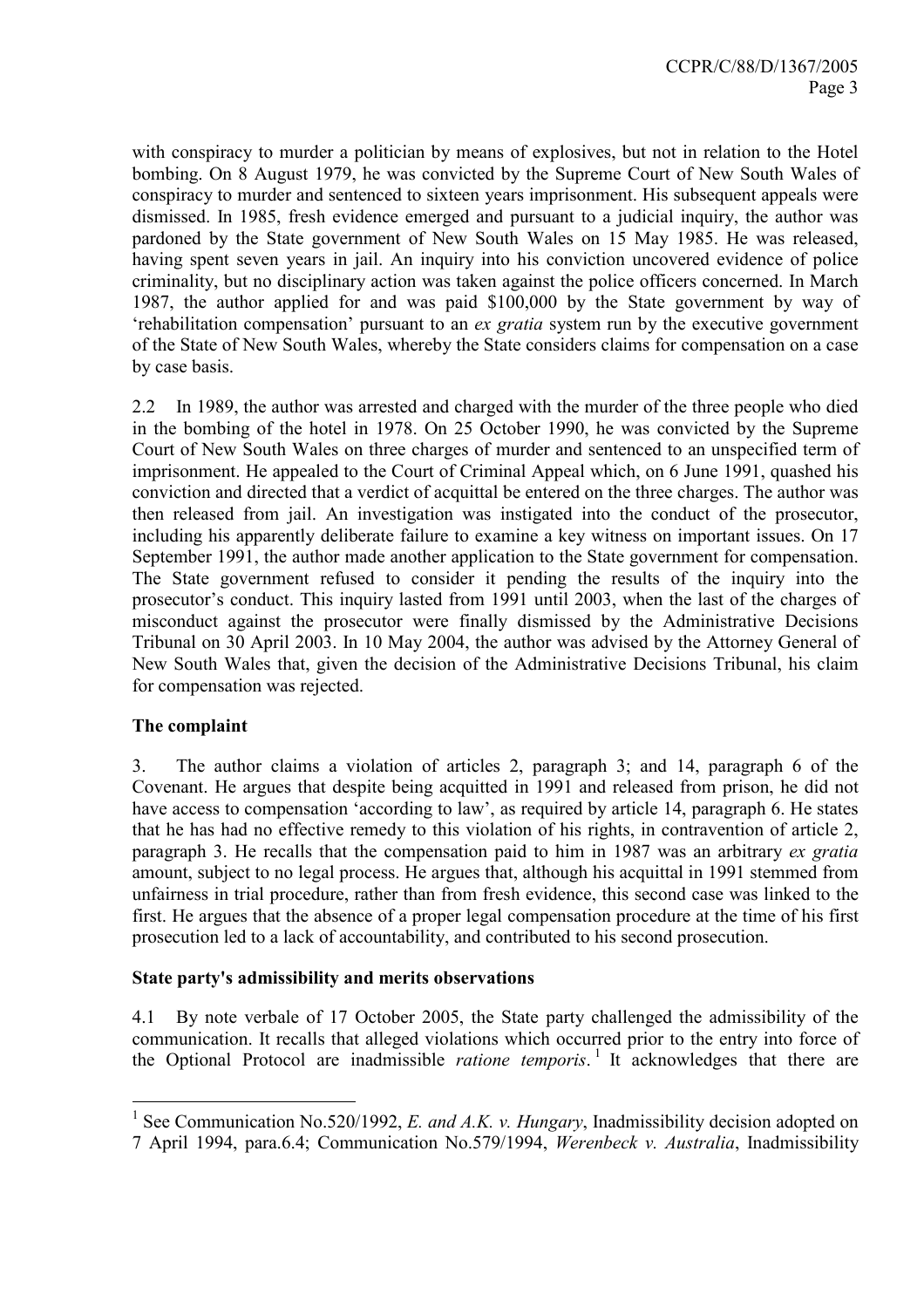$\overline{a}$ 

exceptions to this rule where the effects of the event in question have extended into the period after the entry into force of the Optional Protocol or where the alleged violation continues to have effects which in themselves constitute a violation of the Covenant after the entry into force of the Covenant. In such cases, the continuing violation must be an affirmation, after the entry into force of the Optional Protocol, by clear act or by clear implication, of the previous violation amounting to a fresh and separate violation independent of the original.<sup>2</sup> The State party also recalls that the Committee has previously held that a failure to compensate an author after the entry into force of the Optional Protocol does not thereby constitute an affirmation of a prior violation by the State party.<sup>3</sup> Moreover, the Committee has held that a failure to take other remedial measures does not, in itself, constitute a fresh or separate violation.<sup>4</sup> The State party also invokes the jurisprudence of the European Court of Human Rights on article 3 of Protocol No.7, which is the equivalent to article 14, paragraph 6, according to which neither a conviction, nor the quashing of a conviction, which occurs prior to the entry into force of an obligation can be regarded as a continuing violation. The State party recalls that, in the present case, all events, with the exception of the rejection of the author's compensation claim, occurred prior to the entry into force of the Optional Protocol for Australia. Consequently, it submits that the communication is inadmissible ratione temporis so far as it relates to the circumstances surrounding the two convictions and the respective claims for compensation. On the issue of whether the failure to provide compensation constitutes a continuing violation, it argues that the failure to compensate or take other remedial measures in this case does not constitute a continuing violation.

4.2 For the State party, the claim under article 14, paragraph 6, is inadmissible ratione materiae for three alternative reasons. Firstly, while the author's complaint is that the ex gratia payment procedure is administrative and not legal in nature, the State party recalls that it has formulated a reservation to article 14, paragraph 6, expressly stipulating "that the provision of compensation for miscarriage of justice in the circumstances contemplated in paragraph 6 of article 14 may be by administrative procedures rather than pursuant to specific legal provision". It recalls that the Committee has previously noted the validity of this particular reservation.<sup>5</sup> The State party notes that the scope of application of the reservation is clear and confined so as not to defeat the object and purpose of the Covenant. Therefore, its obligation to provide mechanisms for compensation permits procedures that are administrative in nature.

decision adopted on 27 March 1997, paras.9.2 and 9.3; Communication No.771/1997, Baulin v. Russian Federation, Inadmissibility decision adopted on 31 October 2002, para.6.2; and Communication No.1060/2002, Deisl v. Austria, Views adopted on 27 July 2004, para.10.3.

2 See Communication No.1060/2002, Deisl v. Austria, Views adopted on 27 July 2004, para.10.3; Communication No.646/1995, Lindon v. Australia, Inadmissibility decision adopted on 20 October 1998, para.6.6; Communication No.851/1999, Zhurin v. Russian Federation, Inadmissibility decision adopted on 2 November 2004, paras.6.4 and 6.5; and Communication No.516/1991, Simunek v. Czech Republic, Views adopted on 19 July 1995, para.4.5.

 $4$  See Communication No.983/2001, Love et alii. v. Australia, Views adopted on 25 March 2003, para.7.3.

5 See Communication No.880/1999, Irving v. Australia, Inadmissibility decision adopted on 1 April 2002, para.1.2.

<sup>&</sup>lt;sup>3</sup> See Communication No.520/1992, *E. and A.K. v. Hungary*, Inadmissibility decision adopted on 7 April 1994, para.6.6.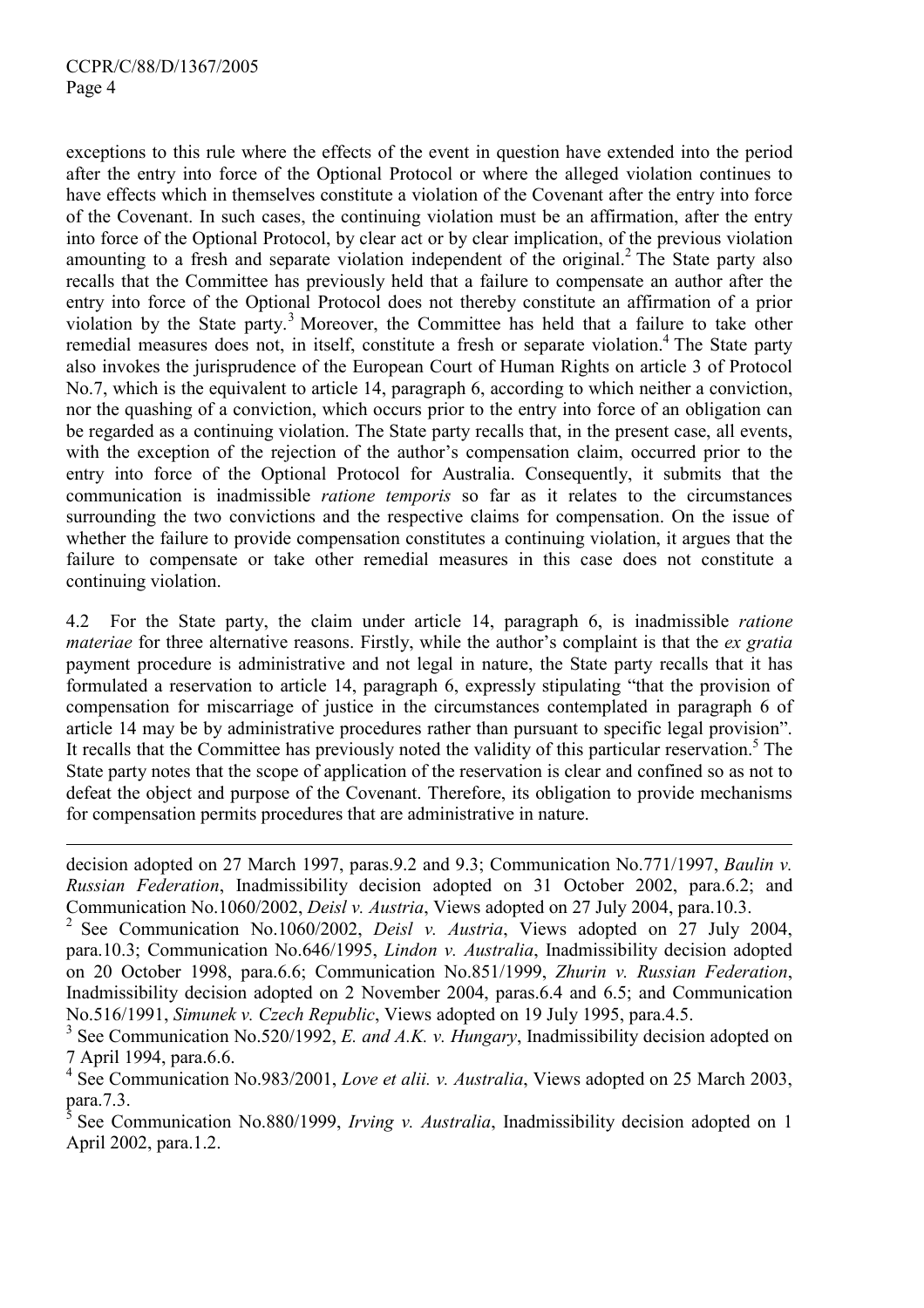4.3 Secondly, the State party argues that in the second set of proceedings started in 1989, there was no "final decision" convicting the author of a criminal offence. It recalls that the Committee has interpreted "final decision" to mean one which, for one reason or another, is not subject to further appeal.<sup>6</sup> Consequently, the Committee has held that a conviction at first instance which is overturned on appeal is not a final decision.<sup>7</sup> The State party recalls that the *travaux* préparatoires to the Covenant confirm that article 14, paragraph 6, was not intended to apply to individuals convicted of a criminal offence which could still be appealed. The proposal to remove the word "final" was rejected. It also argues that this interpretation is consistent with paragraphs 5 and 7 of article 14. In the present case, the State party argues that the decision of the Court of Criminal Appeal on 6 June 1991 was the final decision and that that decision was to acquit, rather than convict.

4.4 Thirdly, the State party argues that the conviction was not "reversed" because of a "new or newly discovered fact". It recalls that the Committee has previously held that the reversal of a conviction through the ordinary process of appellate review is not a reversal on the basis of a "new of newly discovered fact".<sup>8</sup> In the present case, the author's conviction was overturned during the ordinary process of appellate review. The two grounds for appeal were that there was unfairness in the way the trial was conducted and that the judge misdirected the jury. There was thus no ground of appeal dealing with the emergence of any facts which were unknown to the trial court at first instance.

4.5 With regard to the claim under article 2, paragraph 3, the State party argues that it is inadmissible because it cannot be invoked in isolation.<sup>9</sup> Since the claims relating to paragraph 14, paragraph 6, are inadmissible, the author cannot invoke article 2 of the Covenant.

4.6 If the Committee were to find that the communication is admissible, the State party argues that the communication discloses no violation of article 14, paragraph 6, on three alternatives bases. Firstly, it argues that its reservation explicitly permits the provision of compensation via administrative procedures. Secondly, the author's conviction was not a final decision. Thirdly, the conviction was not "reversed" because of a "new or newly discovered fact". With regard to the claim under article 2, paragraph 3, the State party argues that it is not proven, since the claims under article 14, paragraph 6, are not proven.

 6 See Communication No.89/1981, Muhonen v. Finland, Views adopted on 8 April 1985, para.11.2; and Communication No.880/1999, Irving v. Australia, Inadmissibility decision adopted on 1 April 2002, para.8.4.

<sup>&</sup>lt;sup>7</sup> See Communication No.408/1990, *W.J.H. v. The Netherlands*, Inadmissibility decision adopted on 22 July 1992, para.6.3; and Communication No.963/2001, Uebergang v. Australia, Inadmissibility decision adopted on 22 March 2001, para.4.3.

 $8$  See Communication No.868/1999, Wilson v. The Philippines, Views adopted on 30 October 2003, para.6.6; and Communication No.880/1999, Irving v. Australia, Inadmissibility decision adopted on 1 April 2002, para.8.4.

<sup>&</sup>lt;sup>9</sup> See Communication No.268/1987, H.G.B. and S.P. v. Trinidad and Tobago, Inadmissibility decision adopted on 3 November 1989, para.6.2; Communication No.398/1990, A.M. v. Finland, Inadmissibility decision adopted on 23 July 1992, para.4.2; and Communication No.972/2001, Kazantzis v. Cyprus, Inadmissibility decision adopted on 7 August 2003, para.6.6.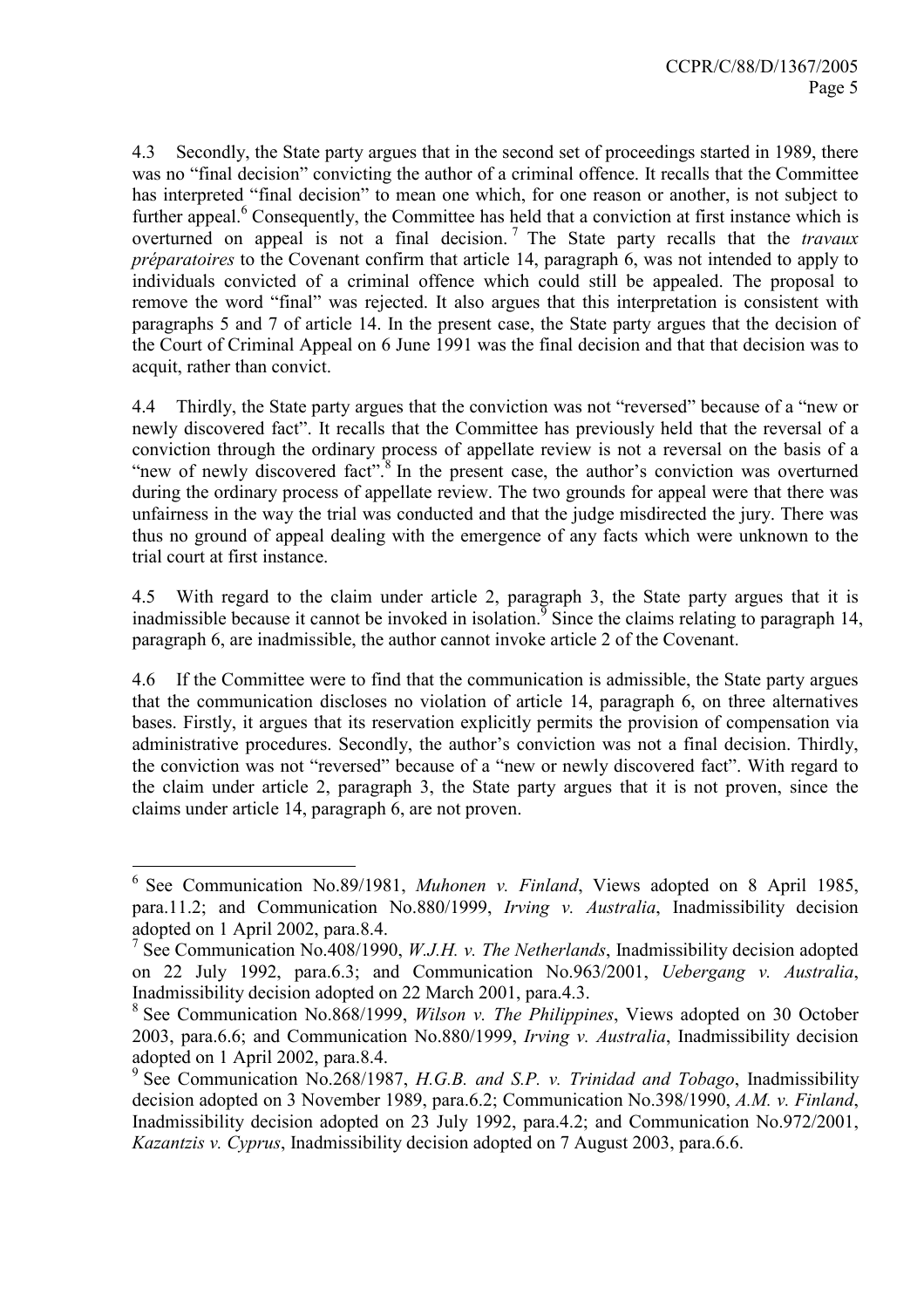#### Author's comments

5.1 By letter dated 10 December 2005, the author argues that the events complained of cover a very long period, from 1978 to 2004. He submits that the lack of an effective remedy for the violation of his rights during that period leaves him vulnerable to further attack, especially when the State party is formulating and now has in place new forms of arbitrary arrest and detention under an "anti-terrorist" rationale. He submits that the State party continues to violate his rights under articles 2, paragraph 3; and article 14, paragraph 6.

5.2 With regard to the State party's reservation to article 14, paragraph 6, the author recalls that the reason given by the State party in its third periodic report to the Committee was not valid: statutory procedures are objected to simply because they do not currently exist. He argues that the reservation defeats the object and purpose of the treaty.

5.3 With regard to the State party's argument that there was no "final decision" convicting the author of a criminal offence, the author submits that there was a final decision in the first case, but not in the second case. However, both cases involve a single attempt to implicate him in the same crime and he has thus treated them as a single prosecution, in two stages.

5.4 With regard to the State party's argument that the conviction was not reversed because of a "new or newly discovered fact", the author recalls that the first conviction was reversed because of a "new or newly discovered fact", whereas the second conviction was reversed on legal grounds. However, he argues again that he has treated both cases as a single prosecution, in two stages.

5.5 With regard to article 2, paragraph 3, the author recalls that the State party has failed to provide effective remedies for miscarriages of justice generally, including those that fall within the terms of article 14, paragraph 6. He argues that the provision of compensation generally, including under the terms of article 14, paragraph 6, constitutes an effective remedy. He submits that the State party has not responded to his complaint that it has failed to hold accountable police and prosecutors for their wrong doings.

#### Additional comments by the State party

6. By note verbale of 8 March 2006, the State party submits that a failure to discipline certain police and prosecutors after entry into force for alleged misconduct that occurred prior to entry into force would be insufficient to constitute an affirmation by act or clear implication such that it could be said to amount to a fresh, separate, independent violation. It recalls that article 14, paragraph 6, does not require a State to follow a certain procedure to provide compensation to an individual in certain cases of miscarriage of justice. In the absence of any stated requirement, a State may implement its obligation as it deems appropriate in the context of its domestic systems. In response to the author's submission that the implementation of administrative processes defeat the object and purpose of the Covenant, the State party recalls that its reservation to article 14, paragraph 6 has not been objected to, which is an inherent acknowledgement that it does not defeat the object and purpose of the Covenant.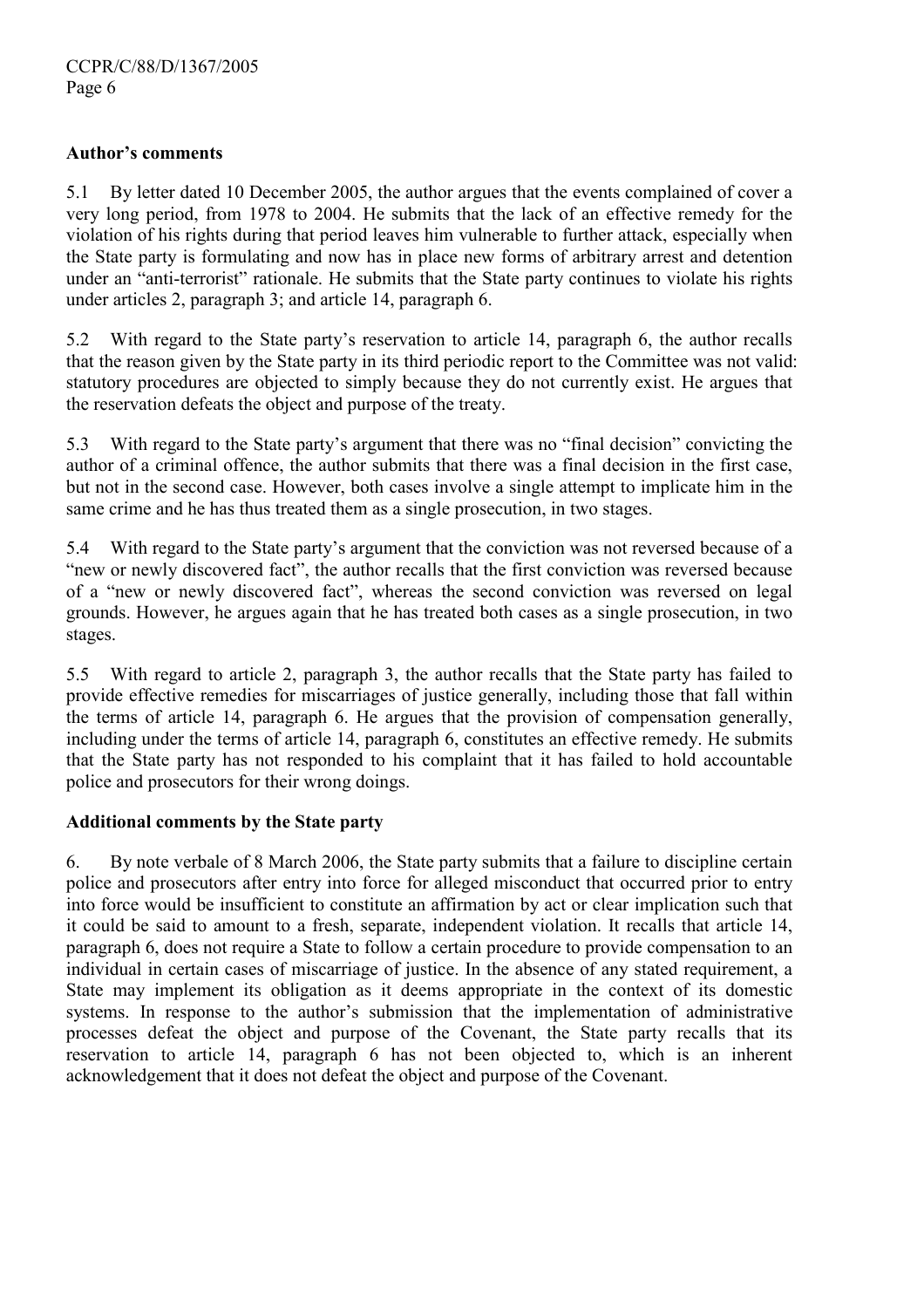#### Issues and proceedings before the Committee

 $\overline{a}$ 

7.1 Before considering any claim contained in a communication, the Human Rights Committee must, in accordance with rule 93 of its rules of procedure, decide whether or not it is admissible under the Optional Protocol to the Covenant.

7.2 The Committee has ascertained that the same matter is not being examined under another procedure of international investigation or settlement for the purposes of article 5, paragraph 2(a), of the Optional Protocol.

7.3 The Committee takes note of the State party's objection that the communication is inadmissible ratione temporis, insofar as it relates to events which occurred prior to the entry into force of the Optional Protocol for Australia on 25 December 1991. It recalls that it cannot consider alleged violations of the Covenant which occurred before the entry into force of the Optional Protocol for the State party, unless these violations continue after that date or continue to have effects which in themselves constitute a violation of the Covenant.<sup>10</sup> It notes that the first conviction on 8 August 1979, the decision to pardon the author on 15 May 1985 and the decision to compensate him in May 1987 all predate the entry into force of the Optional Protocol for the State party. The Committee does not consider that this alleged violation continued to have effects after May 1987, which would in themselves have constituted violations of the author's Covenant rights. This part of the communication is therefore inadmissible ratione temporis under article 1 of the Optional Protocol, insofar as it relates to the first conviction, pardon and payment of compensation.

7.4 Insofar as the communication relates to the second conviction on 25 October 1990, the acquittal of the author on 6 June 1991, the request for compensation made on 17 September 1991 and the decision to deny compensation made on 10 May 2004, the Committee recalls that article 14, paragraph 6 provides for compensation according to the law to a person who has been convicted of a criminal offence by a final decision and has suffered punishment as a consequence of such conviction if his conviction has been reversed or he has been pardoned on the ground that a new or newly discovered fact shows conclusively that there has been a miscarriage of justice.<sup>11</sup>

7.5 The Committee observes that the author's conviction by the Supreme Court of New South Wales of 25 October 1990 was quashed by the Court of Criminal Appeal on 6 June 1991. The decision of the Supreme Court of New South Wales was subject to appeal and did not therefore constitute a "final decision" within the meaning of article 14, paragraph 6. The final decision was the decision of the Court of Criminal Appeal which acquitted the author. Accordingly, the

<sup>&</sup>lt;sup>10</sup> See Communication No.24/1977, *Lovelace v. Canada*, Views adopted on 30 July 1981, para.7.3; and Communication No.1060/2002, Deisl v. Austria, Views adopted on 27 July 2004, para.10.3.

<sup>&</sup>lt;sup>11</sup> See Communication no.408/1990, *W.J.H. v Netherlands*, Inadmissibility decision adopted on 22 July 1992, para.6.3; Communication No.880/1999; Irving v. Australia, Inadmissibility decision adopted on 1 April 2002, para.8.3; and Communication No.963/2001, Uebergang v. Australia, Inadmissibility decision adopted on 22 March 2001, para.4.2.